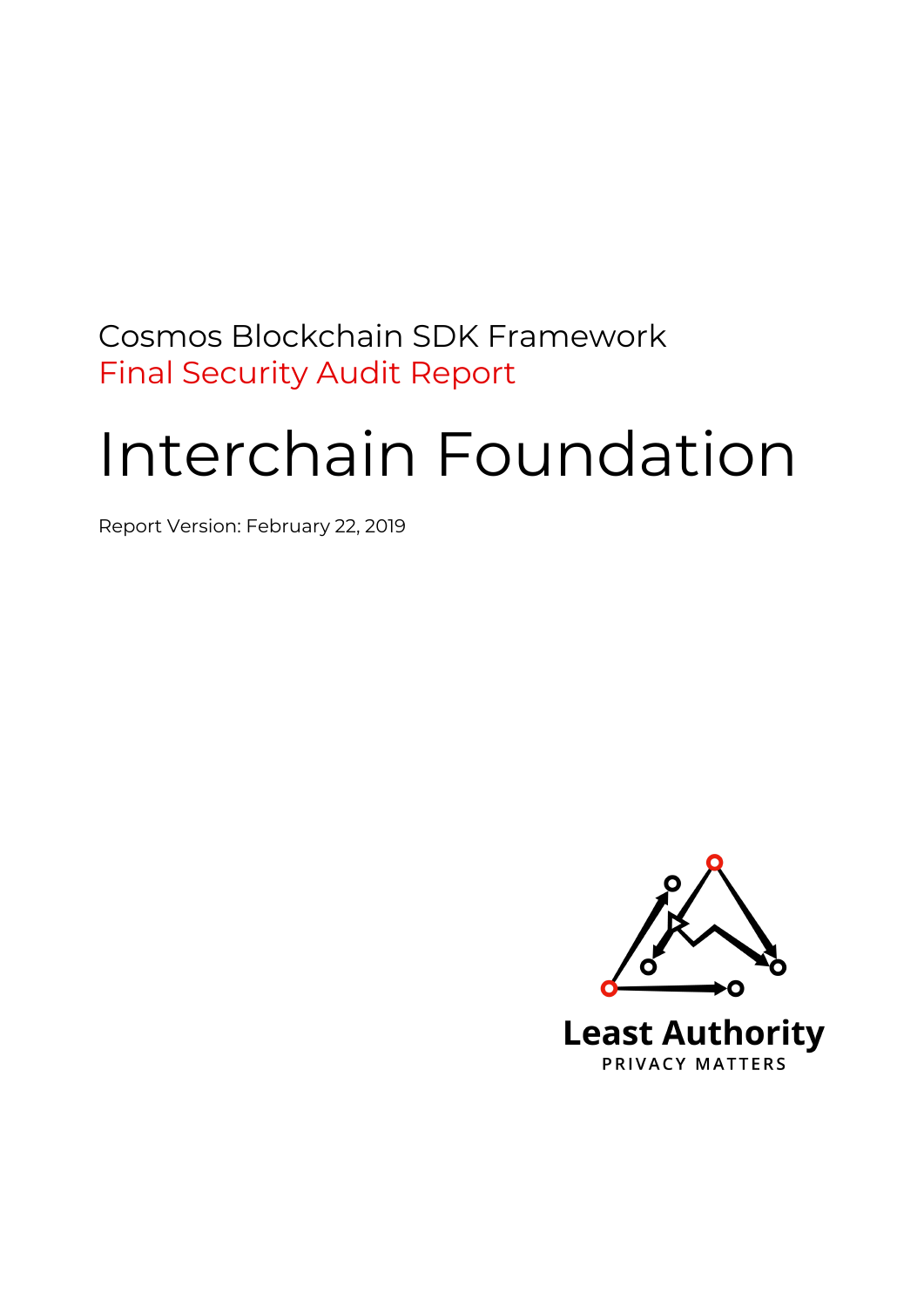# Table of Contents

**[Overview](#page-2-0)** 

**[Coverage](#page-2-1)** 

Target Code and [Revision](#page-2-2)

**[Manual](#page-3-0) Code Review** 

**[Methodology](#page-3-1)** 

[Vulnerability](#page-3-2) Analysis

[Documenting](#page-3-3) Results

**[Suggested](#page-3-4) Solutions** 

**[Findings](#page-4-0)** 

Code [Quality](#page-4-1)

**Suggestions** 

[Suggestion](#page-4-2) 1: OS Random Number Generation for Popular Operating Systems are Good Enough

**[Recommendations](#page-5-0)** 

[Appendix](#page-5-1) 1: Activity Log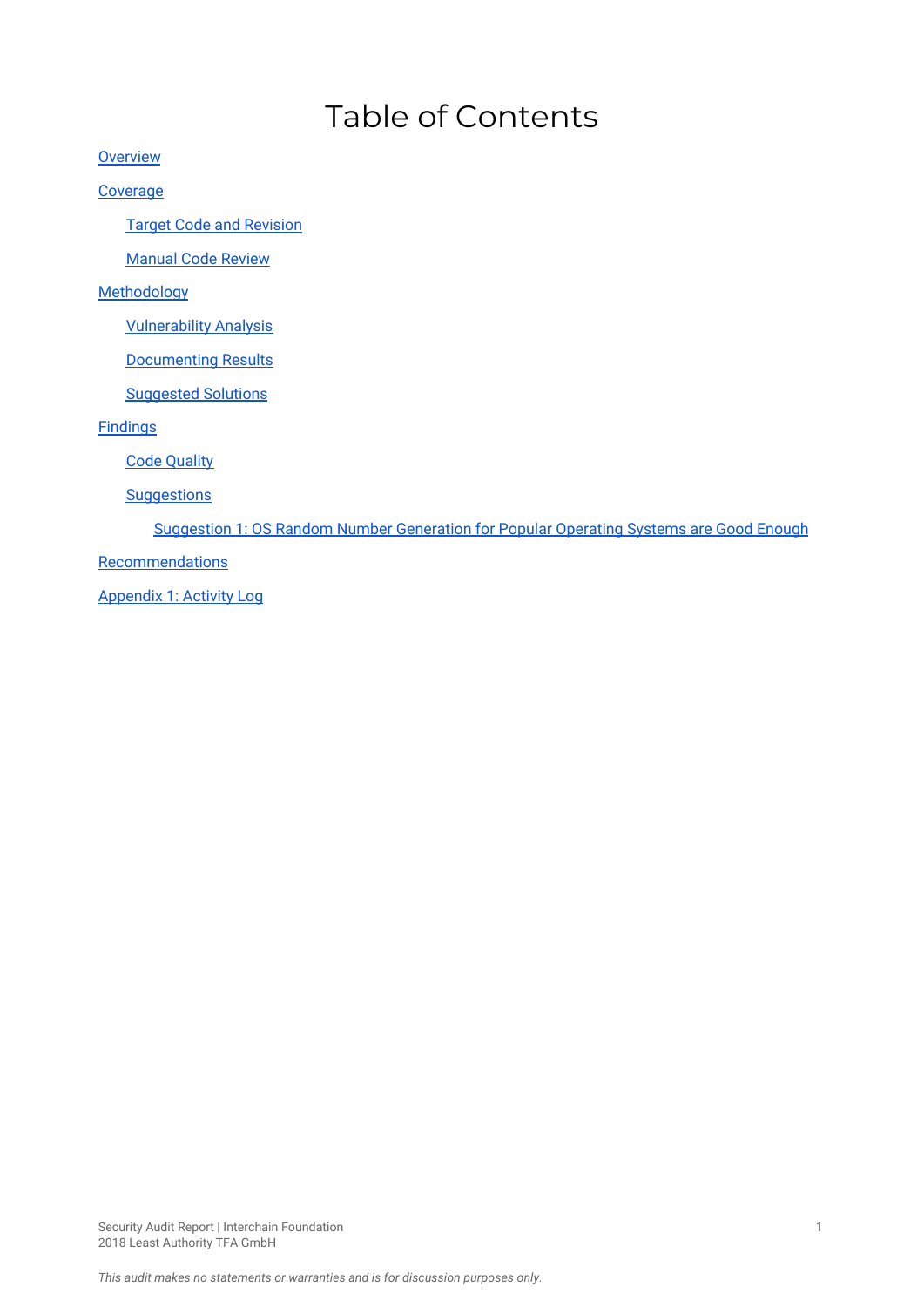# <span id="page-2-0"></span>**Overview**

Interchain Foundation has requested that Least Authority perform a security audit of the Cosmos Blockchain SDK, a framework for building Proof of Stake state machines, in anticipation of the Cosmos mainnet launch in Q1 of 2019.

This audit was performed with a limited schedule, to facilitate a high level review of the project and a focused review of particular parts. The goal was to investigate high priority areas of concern as directed by the client team and to discover more obvious issues, with the understanding that the time limit prevents a more comprehensive evaluation.

The audit was performed from January 7 - 22, 2019 by Ramakrishnan Muthukrishnan and Gordyn Hall. The initial report was issued on January 23, 2019. An updated report has been issued following the discussion and verification phase on February 22, 2019.

# <span id="page-2-1"></span>Coverage

### <span id="page-2-2"></span>Target Code and Revision

For this audit, we performed research, investigation, and review of the Cosmos Blockchain SDK followed by issue reporting, along with mitigation and remediation instructions outlined in this report. The following code repositories are in scope:

Specifically, we examined the cosmos-sdk Git revision and the dependencies:

#### 7f789d2ed342de18f4443ae434f3e43f790f1854

For the verification, we examined the Tendermint repo Git revision:

a8dbc64319ae0db3fc2621b36d4ef96ce9d62d15 (tagged v0.29.2)

All file references in this document use Unix-style paths relative to the project's root directory.

### Areas of Concern

Our investigation focused on the following areas:

- Review of BaseApp;
- Tooling for a chain initialization process;
- Review of the state and transactions documentation;
- Review of the auth and bank module specification;
- Review of the F1 Fee Distribution Module;
- Review of Tombstone.

Game theory aspects of the consensus algorithms were not specified as an area of concern and review for this audit.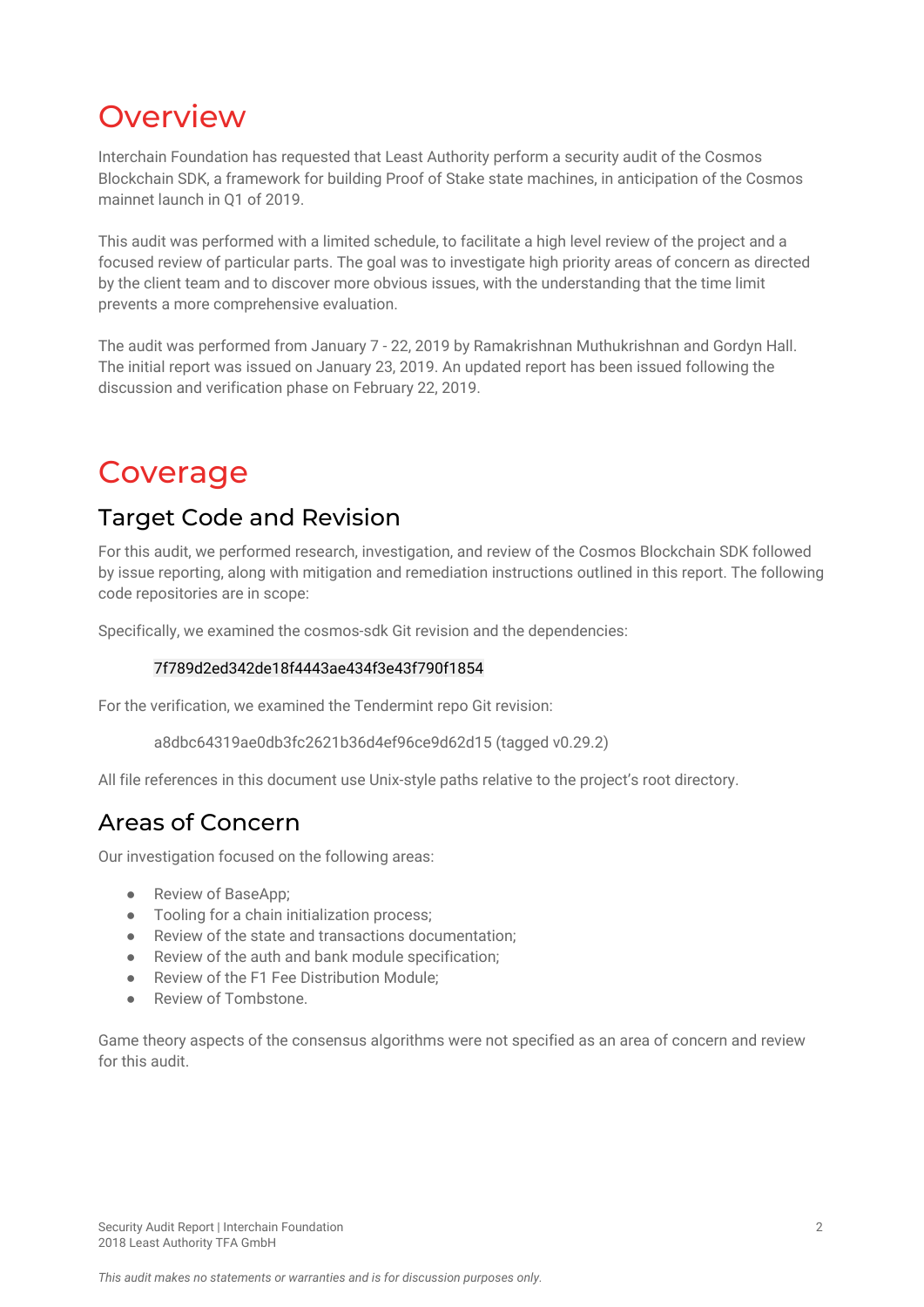# <span id="page-3-1"></span>Methodology

We like to work with a transparent process and make our reviews a collaborative effort. The goals of our security audits are to improve the quality of systems we review and aim for sufficient remediation to help protects users. The following is the methodology we use in our security audit process.

# <span id="page-3-0"></span>Manual Code Review

In manually reviewing all of the code, we look for any potential issues with code logic, error handling, protocol and header parsing, cryptographic errors, and random number generators. We also watch for areas where more defensive programming could reduce the risk of future mistakes and speed up future audits. Although our primary focus is on the in-scope code, we examine dependency code and behavior when it is relevant to a particular line of investigation.

# <span id="page-3-2"></span>Vulnerability Analysis

Our audit techniques included manual code analysis and whitebox penetration testing. We look at the project's web site to get a high level understanding of what functionality the software under review provides. We then meet with with the developers to gain an appreciation of their vision of the software. We install and use the relevant software, exploring the user interactions and roles. While we do this, we brainstorm threat models and attack surfaces. We read design documentation, review other audit results, search for similar projects, examine source code dependencies, skim open issue tickets, and generally investigate details other than the implementation. We hypothesize what vulnerabilities may be present, creating Issue entries, and for each we follow the following Issue Investigation and Remediation process.

# <span id="page-3-3"></span>Documenting Results

We follow a conservative, transparent process for analyzing potential security vulnerabilities and seeing them through successful remediation. Whenever a potential issue is discovered, we immediately create an Issue entry for it in this document, even though we have not yet verified the feasibility and impact of the issue. This process is conservative because we document our suspicions early even if they are later shown to not represent exploitable vulnerabilities. We generally follow a process of first documenting the suspicion with unresolved questions, then confirming the issue through code analysis, live experimentation, or automated tests. Code analysis is the most tentative, and we strive to provide test code, log captures, or screenshots demonstrating our confirmation. After this we analyze the feasibility of an attack in a live system.

## <span id="page-3-4"></span>Suggested Solutions

We search for immediate mitigations that live deployments can take, and finally we suggest the requirements for remediation engineering for future releases. The mitigation and remediation recommendations should be scrutinized by the developers and deployment engineers, and successful mitigation and remediation is an ongoing collaborative process after we deliver our report, and before the details are made public.

### Responsible Disclosure

Before our report or any details about our findings and suggested solutions are made public, we like to work with your team to find reasonable outcomes that can be addressed as soon as possible without an overly negative impact on pre-existing plans. Although the handling of issues must be done on a case-by-case basis, we always like to agree on a timeline for resolution that balances the impact on the users and the needs of your project team. We take this agreed timeline into account before publishing any reports to avoid the necessity for full disclosure.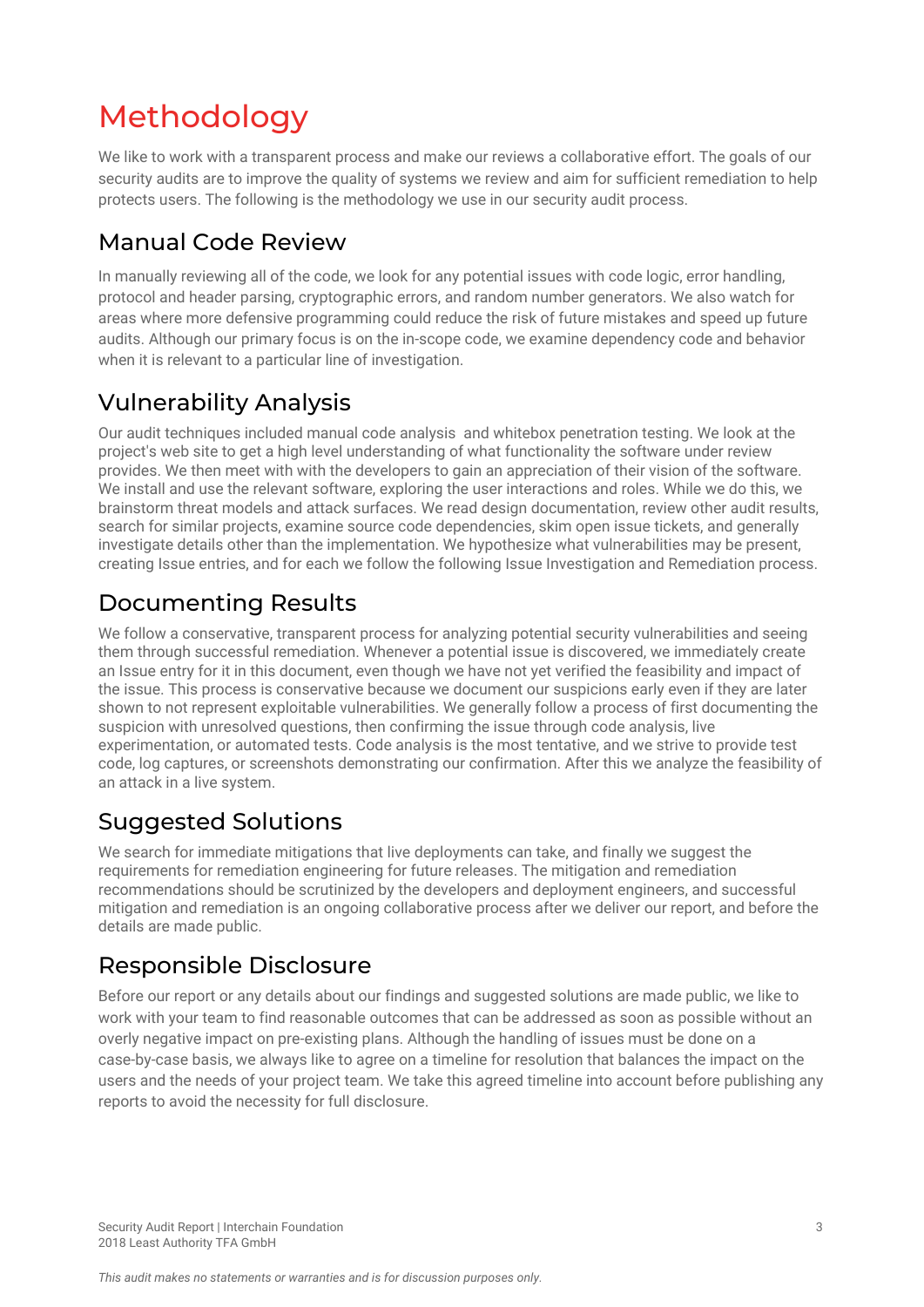# <span id="page-4-0"></span>Findings

# <span id="page-4-1"></span>Code Quality

Overall, we found the code base to be very well organized and did not appear to contain unnecessary, excess code. The clean and succinct coding style allows efficient and comprehensive code review, thus facilitating the contributions of others in finding potential vulnerabilities. The code follows ethereum best practices and avoids known bugs such as re-entrancy.

We also found that tests exist for all major modules (some of them with 100% test coverage) that increase the level of confidence in the correctness of the code. We strongly suggest continuously striving for a 100% test coverage.

The staking module code is very readable and easy to follow, which is further enhanced by the specification that is explicitly well-defined. The code that implemented this specification is structured such that it is accessible and easy to comprehend. This is particularly important for future contributions and audits side by side to the code.

We recommend that these practices are continued as the codebase is expanded in the future.

### Suggestions

No issues were identified during our review. If present, we list the issues we find in the code in the order we reported them. In addition, we include detailed suggestions based on team observations during the review that may not pose an immediate risk or threat but are considered best practice.

| <b>SUGGESTION</b>                                                                                        | <b>STATUS</b> |
|----------------------------------------------------------------------------------------------------------|---------------|
| <b>Suggestion 1: OS Random Number Generation for Popular Operating</b><br><b>Systems are Good Enough</b> | Resolved      |

### <span id="page-4-2"></span>**Suggestion 1: OS Random Number Generation for Popular Operating Systems are Good Enough**

#### **Synopsis**

Tendermint implements a custom random number generator in *tendermint/crypto/random.go*.

The idea is to use a stream cipher (deterministic RNG) and xor its output with the OS rng and use that output as the random number (i.e. a one time pad where plaintext input is the OS rng output and the key is the output of chacha20 stream cipher). In theory, this approach is reasonable, however, the scheme is good (forward secrecy) only if it can be guaranteed that stream cipher output is truly random (i.e. the input Key, K to the stream cipher is totally random and never repeats).

The implementation in random.go appears to be incomplete (it has code for stream cipher encryption and re-seeding but not the xor parts). The new seed is taken from the stream cipher output, hashed (sha256), and used as the new key for the next use of chacha20. The randomness of the scheme rests in the initial seed being truly random. However, to achieve true randomness, that would mean reimplementing algorithms found in the OS kernel random number generator in order to create an entropy pool. Even with this approach, keeping the initial seed a secret would be difficult since it is being implemented in the user-space.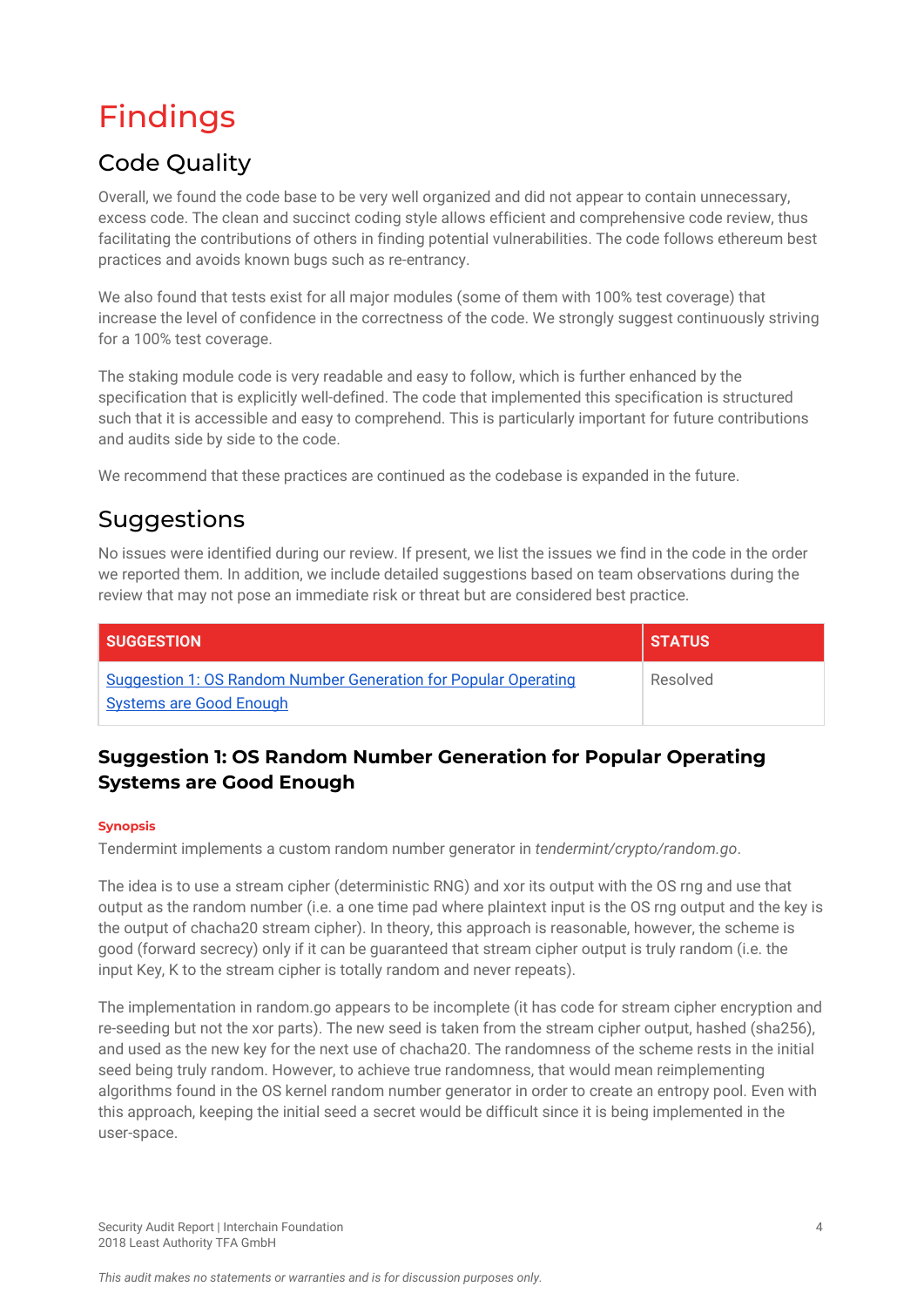#### **Mitigation**

In general, we would recommend using the OS prng rather than implementing a custom rng from scratch.

#### **Status**

The MixEntropy functions have been removed from the file *tendermint/crypto/random.go* as of release v0.29.2.

#### **Verification**

Resolved

# <span id="page-5-0"></span>Recommendations

Per our recommendation, the *Issues and Suggestion* stated in the initial report were addressed or partially addressed and followed up with a verification by the auditing team. Additionally, we commend the Cosmos team for the code quality and recommend that the current development practices that resulted in this code are followed in the future. We recommend that continuous audits be conducted on future development releases to ensure that any potential issues and vulnerabilities are identified, addressed and verified.

# <span id="page-5-1"></span>Appendix 1: Activity Log

These are notes from the reviewers about their activities during the code audit. They detail the approach and investigative activities undertaken. All issues found are listed in the report. This is just for the purposes of transparency and could be helpful for another auditor to understand the evaluation activities.

#### **Team Log:**

#### **2019-01-07**

- read overviews about Practical BFT and the DLS ()Dwork, Lynch and Stockmeyer) consensus algorithms
- build the code
- failed on osx (didn't investigate)
- succeeded on Debian gnu/linux
- start reading the `cosmos-sdk/types/\*.go` files
- coin.go: would be nice if denominations are a type instead of a string
- address.go: address comparisons are not constant time. Perhaps this is not a problem as it really depends where they are called from.
- read whitepaper and tendermint specs

#### **2019-01-08**

- continue with types/coin.go
- types/config.go
- types/decimal.go
- looking at `crypto` directory.

#### **2019-01-09**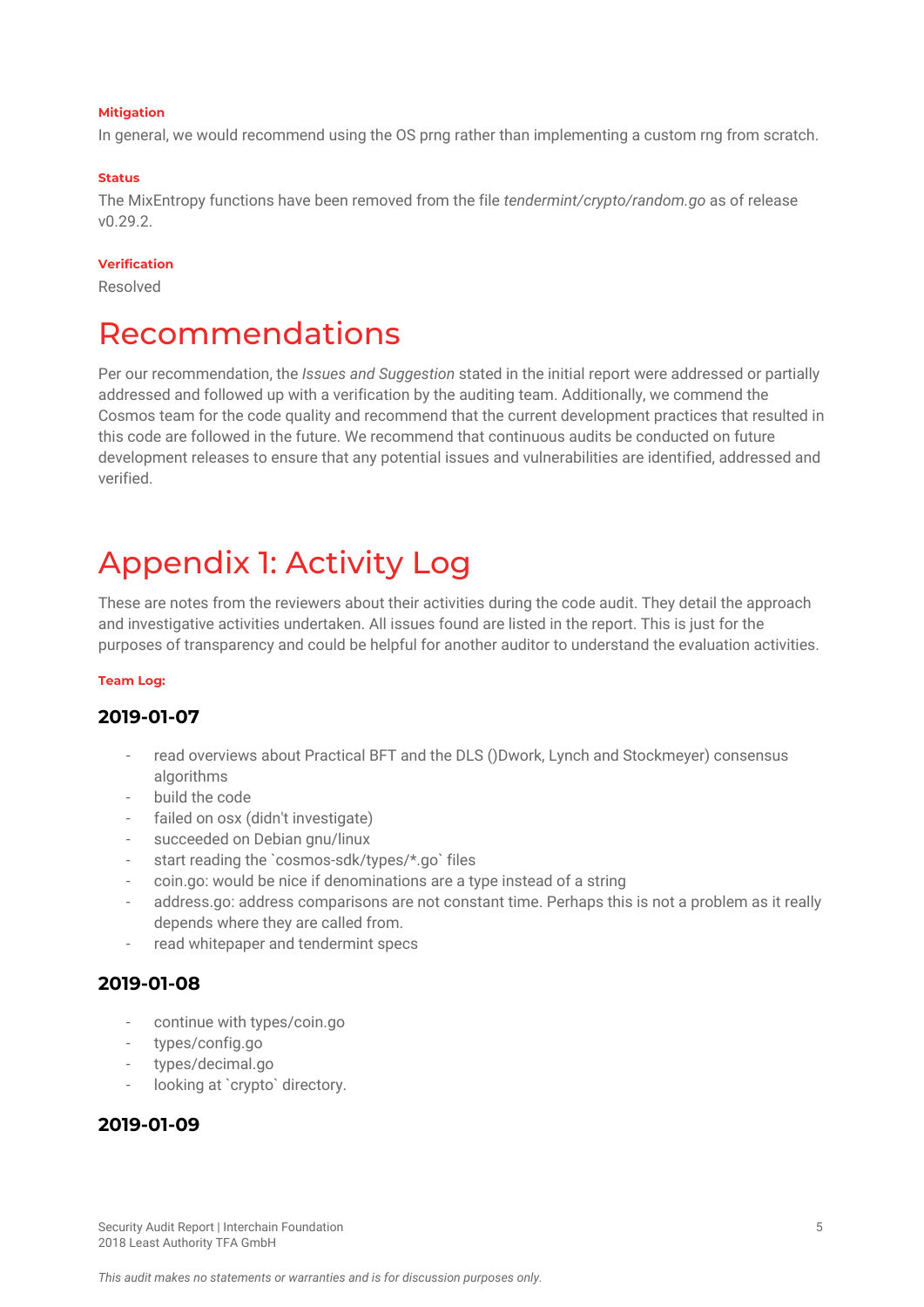- looking at the files in `crypto` directory. So, they are using \_bcrypt\_ for encrypting private keys using a pass phrase before writing it to the disk (keybase.go:writeLocalKey(), mintkey.go:encryptPrivKey()).
- also related files (tendermint/crypto/armor.go)
- \_keybase.go\_ looks pretty good.

#### **2019-01-10**

- `tendermint/crypto/hash.go`
- skim through amino spec. Looks like protobuf + support
- i see this pattern in the source:

var \_ crypto.PrivKey = PrivKeyEd25519{}

So in this case, name is left empty and these declarations are global in a module. Perhaps this is done so that it is called when a module is imported?

Turns out, my understanding of this usage was wrong. The above usage is meant to enforce an invariant that \_crypto.PrivKey\_ implement the interface PrivKeyEd25519{}

- tendermint/crypto/ed25519/ed25519.go looks ok.
- tendermint/crypto/merkle didn't quite go deep.
- read staking module specification

#### **2019-01-11**

looked more closely at the tendermint/crypto/random.go's custom rng.

The idea is to use a stream cipher (deterministic RNG) and xor its output with the OS rng and use that output as the random number. So, like a one time pad where plaintext input is the OS rng output and the key is the output of chacha20 stream cipher. In theory this looks okay though using the OS rng is just fine for all major OSes. However, the scheme is good (forward secrecy) only if we can guarantee that stream cipher output is truly random. i.e. the input Key, K to the stream cipher is totally random and never repeats.

The implementation in random.go seem incomplete (it has code for stream cipher encryption and re-seeding but not the xor parts). The new seed is taken from the stream cipher's output and hashed (sha256) and used as the new key for the next use of chacha20, so it is in a way deterministic, given the initial seed bytes and nonce (which is zero in the current implementation).

In general, we would recommend using the OS prng and not implement a custom rng from scratch.

- looking at tendermint/docs/spec/p2p/connection.md
- compare staking module spec to implementation, implementation is complete and correct

#### **2019-01-14**

reviewing BaseApp

#### **2019-01-15/16**

BaseApp and how it ties with other modules

Security Audit Report | Interchain Foundation 6 2018 Least Authority TFA GmbH